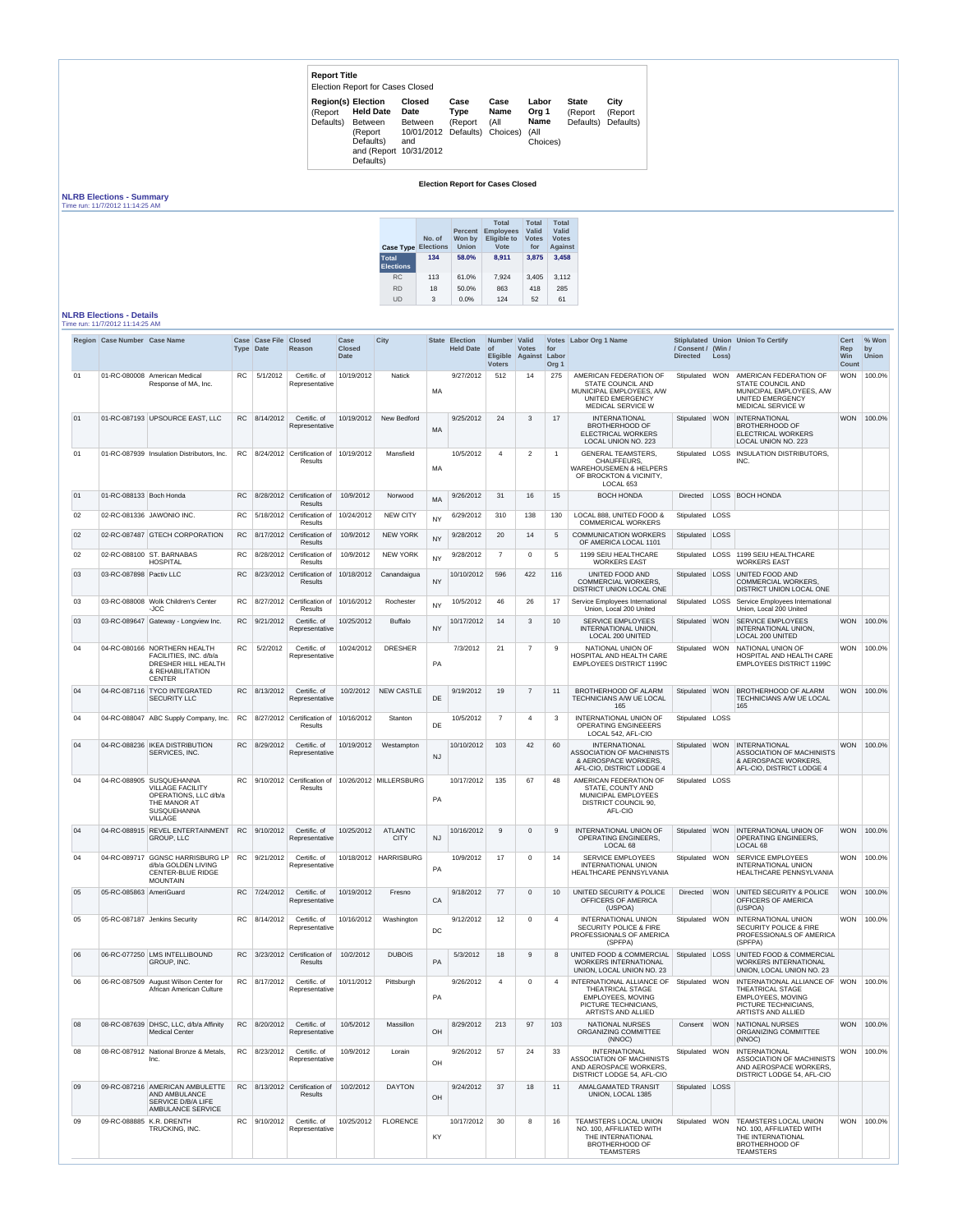|                   | Region Case Number Case Name |                                                                                                                      |           | Case Case File<br><b>Type Date</b> | <b>Closed</b><br>Reason                                             | Case<br><b>Closed</b><br><b>Date</b> | <b>City</b>              | <b>State</b>  | <b>Election</b><br><b>Held Date</b> | Number Valid<br>$\circ$ f<br>Eligible Against Labor<br><b>Voters</b> | <b>Votes</b>   | for<br>Org <sub>1</sub> | Votes Labor Org 1 Name                                                                                                                                              | / Consent / (Win /<br><b>Directed</b> | Loss)      | Stiplulated Union Union To Certify                                                                                                                                  | <b>Cert</b><br>Rep<br>Win<br><b>Count</b> | % Won<br>by<br><b>Union</b> |
|-------------------|------------------------------|----------------------------------------------------------------------------------------------------------------------|-----------|------------------------------------|---------------------------------------------------------------------|--------------------------------------|--------------------------|---------------|-------------------------------------|----------------------------------------------------------------------|----------------|-------------------------|---------------------------------------------------------------------------------------------------------------------------------------------------------------------|---------------------------------------|------------|---------------------------------------------------------------------------------------------------------------------------------------------------------------------|-------------------------------------------|-----------------------------|
| 10                |                              | 10-RC-088873 ATLAS LOGISTICS<br><b>GROUP RETAIL</b><br><b>SERVICES (ATLANTA)</b><br>LLC                              | <b>RC</b> | 9/7/2012                           | Certific. of<br>Representative                                      | 10/24/2012                           | <b>East Point</b>        | GA            | 10/12/2012                          | 26                                                                   | 6              | 20                      | <b>INTERNATIONAL</b><br><b>ASSOCIATION OF MACHINISTS</b><br>AND AEROSPACE WORKERS.<br>AFL-CIO                                                                       | Stipulated   WON                      |            | <b>INTERNATIONAL</b><br><b>ASSOCIATION OF MACHINISTS</b><br>AND AEROSPACE WORKERS,<br>AFL-CIO                                                                       | <b>WON</b>                                | 100.0%                      |
| 10                | 10-RC-089648                 | <b>BROOKS RANGE</b><br>CONTRACT SERVICES,<br>INC.                                                                    |           | RC 9/20/2012                       | Certific. of<br>Representative                                      | 10/24/2012                           | Atlanta                  | GA            | 10/15/2012                          | $\overline{7}$                                                       |                | 6                       | <b>INTERNATIONAL UNION OF</b><br><b>OPERATING ENGINEERS,</b><br>LOCAL 926                                                                                           | Stipulated WON                        |            | <b>INTERNATIONAL UNION OF</b><br>OPERATING ENGINEERS,<br>LOCAL 926                                                                                                  | <b>WON</b>                                | 100.0%                      |
| 11                |                              | 10-RC-085965 SUIZA DAIRY GROUP.<br>LLC D/B/A DAIRY FRESH                                                             |           |                                    | RC 7/25/2012 Certification of<br><b>Results</b>                     | 10/2/2012                            | Winston-Salem            | <b>NC</b>     | 8/30/2012                           | 169                                                                  | 102            | 58                      | BAKERY, CONFECTIONERY,<br>TOBACCO WORKERS AND<br><b>GRAIN MILLERS</b><br>INTERNATIONAL UNION,<br>LOCAL 358, AFL-CIO, CL                                             | Stipulated   LOSS                     |            |                                                                                                                                                                     |                                           |                             |
| 12                |                              | 12-RC-083370 North Florida Electrical<br>Contractors Inc.                                                            |           | RC 6/19/2012                       | Certific. of<br>Representative                                      | 10/30/2012                           | Jacksonville             | <b>FL</b>     | 7/30/2012                           | 8                                                                    | 3              | 5                       | <b>INTERNATIONAL</b><br><b>BROTHERHOOD OF</b><br>ELECTRICAL WORKERS,<br>AFL-CIO, LOCAL UNION NO.<br>177                                                             | Stipulated                            | <b>WON</b> | <b>INTERNATIONAL</b><br><b>BROTHERHOOD OF</b><br><b>ELECTRICAL WORKERS,</b><br>AFL-CIO, LOCAL UNION NO.<br>177                                                      | <b>WON</b>                                | 100.0%                      |
| 12                |                              | 12-RC-087066 USIC LOCATING<br>SERVICES, INC.                                                                         | <b>RC</b> | 8/13/2012                          | Certific. of<br>Representative                                      |                                      | 10/25/2012 Winter Garden | <b>FL</b>     | 9/24/2012                           | 3                                                                    | $\Omega$       | 3                       | <b>INTERNATIONAL</b><br><b>BROTHERHOOD OF</b><br>ELECTRICAL WORKERS,<br>LOCAL 108, AFL-CIO                                                                          | Stipulated WON                        |            | <b>INTERNATIONAL</b><br><b>BROTHERHOOD OF</b><br><b>ELECTRICAL WORKERS,</b><br>LOCAL 108, AFL-CIO                                                                   | <b>WON</b>                                | 100.0%                      |
| $12 \overline{ }$ |                              | 12-RC-087407 Allied Aviation Fueling<br>Miami, Inc.                                                                  | RC        | 8/16/2012                          | Certific. of<br>Representative                                      | 10/11/2012                           | Miami                    | <b>FL</b>     | 9/27/2012                           | 33                                                                   | 5              | 27                      | <b>TRANSPORT WORKERS</b><br><b>UNION LOCAL 525</b>                                                                                                                  | Stipulated WON                        |            | <b>TRANSPORT WORKERS</b><br><b>UNION LOCAL 525</b>                                                                                                                  | <b>WON</b>                                | 100.0%                      |
| 13                |                              | 13-RC-083036 Alpha School Bus, Inc.                                                                                  | <b>RC</b> | 6/13/2012                          | Certific. of<br>Representative                                      | 10/12/2012                           | Crestwood                | IL            | 9/28/2012                           | 265                                                                  | 16             | 139                     | <b>INTERNATIONAL</b><br><b>BROTHERHOOD OF</b><br>TEAMSTERS, LOCAL 777                                                                                               | Directed                              | <b>WON</b> | <b>INTERNATIONAL</b><br><b>BROTHERHOOD OF</b><br>TEAMSTERS, LOCAL 777                                                                                               | <b>WON</b>                                | 100.0%                      |
| 13                |                              | 13-RC-086514 Fletcher Jones of Chicago,<br>Ltd., LLC a Nevada<br>Liability Company d/b/a<br>Mercedes-Benz of Chicago | <b>RC</b> | 8/2/2012                           | Certification of<br>Results                                         | 10/18/2012                           | Chicago                  | IL            | 10/5/2012                           | 33                                                                   | 20             | $12 \overline{ }$       | <b>AUTOMOBILE MECHANICS</b><br>LOCAL NO. 701,<br><b>INTERNATIONAL</b><br>ASSOCIATION OF MACHINISTS<br>& AEROSPACE WORKERS, AFL                                      | Directed                              | LOSS       |                                                                                                                                                                     |                                           |                             |
| 13                |                              | 13-RC-087173 Chicago-Barton, L.L.C.                                                                                  | <b>RC</b> | 8/13/2012                          | Certific. of<br>Representative                                      | 10/5/2012                            | Chicago                  | IL            | 9/21/2012                           | 39                                                                   | 3              | 30                      | SEIU HEALTHCARE IL                                                                                                                                                  | Stipulated                            | <b>WON</b> | <b>SEIU HEALTHCARE IL</b>                                                                                                                                           | <b>WON</b>                                | 100.0%                      |
| 13                |                              | 13-RC-087247 Pyramid Hospitality Team                                                                                | <b>RC</b> | 8/14/2012                          | Certification of<br>Results                                         | 10/10/2012                           | <b>Schiller Park</b>     | IL            | 9/25/2012                           | 20                                                                   | 14             | 6                       | UNITE HERE LOCAL 450                                                                                                                                                | Stipulated                            | LOSS       |                                                                                                                                                                     |                                           |                             |
| 13                |                              | 13-RC-087897 Univar USA Inc.                                                                                         | RC        |                                    | 8/23/2012 Certification of<br><b>Results</b>                        | 10/16/2012                           | <b>Bedford Park</b>      | IL            | 9/20/2012                           | 40                                                                   | 26             | 11                      | <b>TEAMSTERS LOCAL 781</b>                                                                                                                                          | Stipulated   LOSS                     |            |                                                                                                                                                                     |                                           |                             |
| 13                |                              | 13-RC-088054 Eurest Dining at Navistar                                                                               |           |                                    | $RC$   8/27/2012 Certification of<br><b>Results</b>                 | 10/12/2012                           | Lisle                    | $\mathsf{IL}$ | 10/2/2012                           | 21                                                                   | 18             | 3                       | UNITE HERE LOCAL 450                                                                                                                                                | Stipulated   LOSS                     |            |                                                                                                                                                                     |                                           |                             |
| 13                |                              | 13-RC-088064 Amerigas Propane                                                                                        | RC.       | 8/27/2012                          | Certific. of<br>Representative                                      | 10/11/2012                           | Chicago                  | IL.           | 9/27/2012                           | 10                                                                   | 2              | 8                       | <b>TEAMSTERS LOCAL 705</b>                                                                                                                                          | Directed                              | <b>WON</b> | <b>TEAMSTERS LOCAL 705</b>                                                                                                                                          | <b>WON</b>                                | 100.0%                      |
| 13                |                              | 13-RC-088544 Comcast of Illinois VI.<br>L.L.C.                                                                       | RC.       |                                    | 9/4/2012 Certification of<br><b>Results</b>                         | 10/24/2012                           | Romeroville              | IL            | 10/11/2012                          | 148                                                                  | 104            | 27                      | <b>INTERNATIONAL</b><br><b>BROTHERHOOD OF</b><br>TEAMSTERS LOCAL 179                                                                                                | Stipulated   LOSS                     |            |                                                                                                                                                                     |                                           |                             |
| 13                | 13-RC-088737                 | FIRST ILR. LLC d/b/a<br><b>INDIAN LAKES RESORT</b>                                                                   | <b>RC</b> | 9/6/2012                           | Certification of<br><b>Results</b>                                  | 10/31/2012                           | Bloomingdale             | IL            | 10/18/2012                          | 12                                                                   | 8              | $\overline{2}$          | <b>OPERATING ENGINEERS.</b><br>LOCAL 399                                                                                                                            | Stipulated LOSS                       |            |                                                                                                                                                                     |                                           |                             |
| 13                |                              | 13-RC-089012 PIL II, L.P. d/b/a Hilton<br>Suites Magnificent Mile                                                    |           | RC 9/11/2012                       | Certific. of<br>Representative                                      | 10/26/2012                           | Chicago                  | $\mathsf{IL}$ | 10/12/2012                          | 38                                                                   | 12             | 26                      | <b>TEAMSTERS LOCAL 727</b>                                                                                                                                          | Stipulated                            | <b>WON</b> | <b>TEAMSTERS LOCAL 727</b>                                                                                                                                          | <b>WON</b>                                | 100.0%                      |
| 13                |                              | 13-RC-089237 FCi Federal, Inc.                                                                                       |           | RC 9/13/2012                       | Certific. of<br>Representative                                      | 10/31/2012                           | Chicago                  | $\mathsf{IL}$ | 10/18/2012                          | 36                                                                   |                | 35                      | UNITED ELECTRICAL RADIO<br>AND MACHINE WORKERS OF                                                                                                                   | <b>Directed</b>                       | <b>WON</b> | UNITED ELECTRICAL RADIO<br>AND MACHINE WORKERS OF                                                                                                                   | <b>WON</b>                                | 100.0%                      |
| 14, 33            |                              | 14-RC-087469 Payless Shoe Source, Inc.                                                                               |           | RC 8/16/2012                       | Certific. of<br>Representative                                      | 10/17/2012                           | <b>ROLLA</b>             | <b>MO</b>     | 10/9/2012                           | 5                                                                    | $\overline{2}$ | $\mathbf{3}$            | AMERICA (UE)<br>UNITED FOOD AND<br><b>COMMERCIAL WORKERS,</b><br>LOCAL 655                                                                                          | Directed                              | <b>WON</b> | AMERICA (UE)<br>UNITED FOOD AND<br><b>COMMERCIAL WORKERS,</b><br><b>LOCAL 655</b>                                                                                   | <b>WON</b>                                | 100.0%                      |
| 14, 33            |                              | 14-RC-087759 Illinois Central Bus<br>Company                                                                         |           | RC 8/21/2012                       | Certific. of<br>Representative                                      | 10/9/2012                            | Cairo                    | IL            | 9/28/2012                           | $\overline{7}$                                                       | $\Omega$       | 5                       | <b>LABORERS' INTERNATIONAL</b><br>UNION OF NORTH AMERICA<br>LOCAL 773                                                                                               | Stipulated WON                        |            | <b>LABORERS' INTERNATIONAL</b><br>UNION OF NORTH AMERICA<br>LOCAL 773                                                                                               | <b>WON</b>                                | 100.0%                      |
| 14, 33            | 14-RC-087803                 | Patterson Mold & Tool, a<br>Division of Pace Industries,<br><b>LLC</b>                                               |           |                                    | RC 8/22/2012 Certification of<br>Results                            | 10/5/2012                            | St. Charles              | <b>MO</b>     | 9/27/2012                           | 49                                                                   | 24             | 23                      | <b>INTERNATIONAL</b><br><b>ASSOCIATION OF MACHINISTS</b><br>AND AEROSPACE WORKERS,<br>AFL-CIO                                                                       | Stipulated LOSS                       |            |                                                                                                                                                                     |                                           |                             |
| 14, 33            | 14-RC-088217                 | USIC Locating Services,<br>Inc.                                                                                      | RC.       |                                    | 8/28/2012 Certification of<br><b>Results</b>                        | 10/31/2012                           | Earth City               | <b>MO</b>     | 10/5/2012                           | 106                                                                  | 62             | 23                      | LOCAL 2, INTERNATIONAL<br><b>BROTHERHOOD OF</b><br>ELECTRICAL WORKERS,<br>AFL-CIO                                                                                   | Stipulated LOSS                       |            |                                                                                                                                                                     |                                           |                             |
| 14, 33            |                              | 14-RC-088598 Windsor Foods, LP                                                                                       | <b>RC</b> | 9/4/2012                           | Certification of<br><b>Results</b>                                  | 10/19/2012                           | Piedmont                 | <b>MO</b>     | 10/11/2012                          | 161                                                                  | 108            | 44                      | UNITED FOOD & COMMERCIAL<br><b>WORKERS LOCAL 655</b>                                                                                                                | Stipulated   LOSS                     |            |                                                                                                                                                                     |                                           |                             |
| 14, 33            |                              | 14-RC-088966 Durham School Services<br>IP.                                                                           |           | RC 9/10/2012                       | Certific. of<br>Representative                                      | 10/31/2012                           | St. Louis                | <b>MO</b>     | 10/23/2012                          | 17                                                                   | 8              | 9                       | LABORERS' INTERNATIONAL<br>UNION OF NORTH AMERICA,<br>LOCAL 509                                                                                                     | Stipulated                            | <b>WON</b> | LABORERS' INTERNATIONAL<br>UNION OF NORTH AMERICA,<br>LOCAL 509                                                                                                     | <b>WON</b>                                | 100.0%                      |
| 15                |                              | 15-RC-088152 CSC-Computer Sciences<br>Corporation                                                                    |           | RC 8/28/2012                       | Certific. of<br>Representative                                      | 10/9/2012                            | Fort Rucker              | <b>AL</b>     | 9/26/2012                           | 2                                                                    | $\Omega$       | 2                       | <b>INTERNATIONAL</b><br><b>ASSOCIATION OF MACHINISTS</b><br>AND AEROSPACE WORKERS,<br>AFL-CIO                                                                       | Stipulated WON                        |            | <b>INTERNATIONAL</b><br><b>ASSOCIATION OF MACHINISTS</b><br>AND AEROSPACE WORKERS,<br>AFL-CIO                                                                       | <b>WON</b>                                | 100.0%                      |
| 16                |                              | 16-RC-087513 PHILLIPS 66 (Sweeny<br>Refinery)                                                                        |           |                                    | RC 8/17/2012 Certification of<br><b>Results</b>                     | 10/15/2012                           | <b>HOUSTON</b>           | <b>TX</b>     | 10/4/2012                           | 343                                                                  | 233            | 87                      | <b>INTERNATIONAL UNION OF</b><br>OPERATING ENGINEERS,<br>LOCAL 564                                                                                                  | Directed                              | LOSS       |                                                                                                                                                                     |                                           |                             |
| 16                |                              | 16-RC-088101 EDDY'S PACKING<br>COMPANY, INC.                                                                         |           |                                    | RC $8/24/2012$ Certification of 10/31/2012 YOAKUM<br><b>Results</b> |                                      |                          | <b>TX</b>     | 10/5/2012                           | 389                                                                  | 308            | 48                      | ** Data Incomplete **                                                                                                                                               |                                       |            | Stipulated LOSS EDDY'S PACKING COMPANY,<br>INC.                                                                                                                     |                                           |                             |
| 16                |                              | 16-RC-088640 DURHAM SCHOOL<br>SERVICES, L.P.                                                                         | <b>RC</b> | 9/5/2012                           | Certific. of<br>Representative                                      | 10/25/2012                           | <b>BURLESON</b>          | <b>TX</b>     | 10/17/2012                          | 58                                                                   | 12             | 42                      | <b>TRANSPORT WORKERS</b><br>UNION OF AMERICA, AFL-CIO                                                                                                               | Stipulated WON                        |            | <b>TRANSPORT WORKERS</b><br>UNION OF AMERICA, AFL-CIO                                                                                                               | <b>WON</b>                                | 100.0%                      |
| 17                |                              | 17-RC-086914 Midwest Energy, Inc.                                                                                    | RC        | 8/9/2012                           | Certific. of<br>Representative                                      | 10/2/2012                            | Hays                     | KS            | 9/19/2012                           | $\mathbf{3}$                                                         |                | 2                       | <b>INTERNATIONAL</b><br><b>BROTHERHOOD OF</b><br>ELECTRICAL WORKERS,                                                                                                | Stipulated   WON                      |            | INTERNATIONAL<br><b>BROTHERHOOD OF</b><br>ELECTRICAL WORKERS.                                                                                                       |                                           | WON   100.0%                |
| 17                |                              | 17-RC-087161 Local TV Oklahoma, LLC                                                                                  |           | RC 8/13/2012                       | Certific. of<br>Representative                                      | 10/2/2012                            | Oklahoma City            | OK            | 9/20/2012                           | 16                                                                   | $\overline{7}$ | 9                       | LOCAL UNION 304, AFL-CIO<br><b>SCREEN ACTORS</b><br><b>GUILD-AMERICAN</b><br>FEDERATON OF TELEVISION<br>AND RADIO ARTISTS<br>(SAG-AFTRA), DALLAS/FT<br><b>WORTH</b> | Stipulated WON                        |            | LOCAL UNION 304, AFL-CIO<br><b>SCREEN ACTORS</b><br><b>GUILD-AMERICAN</b><br>FEDERATON OF TELEVISION<br>AND RADIO ARTISTS<br>(SAG-AFTRA), DALLAS/FT<br><b>WORTH</b> | <b>WON</b>                                | 100.0%                      |
| 17                |                              | 17-RC-088407 Cargill Meat Solutions, Inc.                                                                            |           |                                    | RC $ 8/31/2012 $ Certification of<br>Results                        | 10/24/2012                           | Columbus                 | <b>NE</b>     | 10/11/2012                          | 265                                                                  | 167            | 73                      | UNITED FOOD AND<br><b>COMMERCIAL WORKERS</b><br>LOCAL 293                                                                                                           | Stipulated   LOSS                     |            | UNITED FOOD AND<br><b>COMMERCIAL WORKERS</b><br>LOCAL 293                                                                                                           |                                           |                             |
| 18                | 18-RC-084559 GENESIS         | ATTACHMENTS, LLC                                                                                                     | <b>RC</b> |                                    | 7/5/2012 Certification of<br>Results                                | 10/26/2012                           | Superior                 | WI            | 8/15/2012                           | 84                                                                   | 49             | 31                      | UNITED STEELWORKERS OF<br>AMERICA, AFL-CIO                                                                                                                          | Stipulated   LOSS                     |            |                                                                                                                                                                     |                                           |                             |
| 18                |                              | 18-RC-087228 CHAMPLIN SHORES<br>ASSISTED LIVING                                                                      |           | RC 8/14/2012                       | Certific. of<br>Representative                                      | 10/12/2012                           | Champlin                 | <b>MN</b>     | 10/5/2012                           | 50                                                                   |                | 40                      | <b>SEIU HEALTHCARE</b><br><b>MINNESOTA</b>                                                                                                                          | Directed                              | <b>WON</b> | <b>SEIU HEALTHCARE</b><br><b>MINNESOTA</b>                                                                                                                          | <b>WON</b>                                | 100.0%                      |
| 18                | 18-RC-088043                 | THE AMERICAN<br>BOTTLING COMPANY<br>KNOWN AS DR PEPPER<br><b>SNAPPLE GROUP</b>                                       | RC        |                                    | 8/27/2012 Certification of<br>Results                               | 10/10/2012                           | Clear Lake               | IA            | 10/3/2012                           | $\mathbf{3}$                                                         | $\Omega$       | $\overline{2}$          | THE INTERNATIONAL<br><b>BROTHERHOOD OF</b><br>TEAMSTERS, LOCAL 238                                                                                                  | Stipulated   LOSS                     |            | <b>THE INTERNATIONAL</b><br><b>BROTHERHOOD OF</b><br>TEAMSTERS, LOCAL 238                                                                                           |                                           |                             |
| 18                | 18-RC-088417                 | DELAWARE RESOURCE<br><b>GROUP OF OKLAHOMA,</b><br><b>LLC</b>                                                         |           | RC 8/31/2012                       | Certific. of<br>Representative                                      |                                      | 10/11/2012 Ellsworth AFB | <b>SD</b>     | 10/4/2012                           | $\overline{4}$                                                       | $\Omega$       | $\overline{4}$          | <b>INTERNATIONAL</b><br>ASSOCIATION OF MACHINISTS<br>AND AEROSPACE WORKERS,<br>AFL-CIO                                                                              | Stipulated   WON                      |            | <b>INTERNATIONAL</b><br><b>ASSOCIATION OF MACHINISTS</b><br>AND AEROSPACE WORKERS,<br>AFL-CIO                                                                       | <b>WON</b>                                | 100.0%                      |
| 18                | 18-RC-088431                 | <b>CENTRAL TOWERS</b><br><b>LIMITED PARTNERSHIP</b>                                                                  | <b>RC</b> | 8/31/2012                          | Certific. of<br>Representative                                      | 10/18/2012                           | St. Paul                 | MN            | 10/11/2012                          | 23                                                                   | 10             | 12                      | <b>SERVICE EMPLOYEES</b><br>INTERNATIONAL UNION (SEIU)<br><b>HEALTHCARE MINNESOTA</b>                                                                               | Stipulated WON                        |            | <b>SERVICE EMPLOYEES</b><br>INTERNATIONAL UNION (SEIU)<br><b>HEALTHCARE MINNESOTA</b>                                                                               | <b>WON</b>                                | 100.0%                      |
| 18                |                              | 18-RC-089069 GOODWILL INDUSTRIES<br>VOCATIONAL<br>ENTERPRISES, INC.                                                  |           | RC 9/12/2012                       | Certific. of<br>Representative                                      | 10/12/2012                           | Duluth                   | MN            | 10/5/2012                           | 2                                                                    | $\Omega$       | $\overline{2}$          | <b>INTERNATIONAL</b><br><b>BROTHERHOOD OF</b><br>TEAMSTERS LOCAL NO. 346                                                                                            | Stipulated WON                        |            | <b>INTERNATIONAL</b><br><b>BROTHERHOOD OF</b><br>TEAMSTERS LOCAL NO. 346                                                                                            |                                           | WON 100.0%                  |
| 18                | 18-RC-089151                 | <b>NORTHERN STATES</b><br>POWER COMPANY<br>MINNESOTA, D/B/A XCEL<br><b>ENERGY</b>                                    |           | RC 9/13/2012                       | Certific. of<br>Representative                                      | 10/30/2012                           | Minneapolis              | <b>MN</b>     | 10/23/2012                          | $\mathbf{3}$                                                         | $\Omega$       | $\mathbf{3}$            | <b>INTERNATIONAL</b><br><b>BROTHERHOOD OF</b><br>ELECTRICAL WORKERS,<br>LOCAL UNION 160                                                                             | Stipulated WON                        |            | <b>INTERNATIONAL</b><br><b>BROTHERHOOD OF</b><br><b>ELECTRICAL WORKERS,</b><br>LOCAL UNION 160                                                                      | <b>WON</b>                                | 100.0%                      |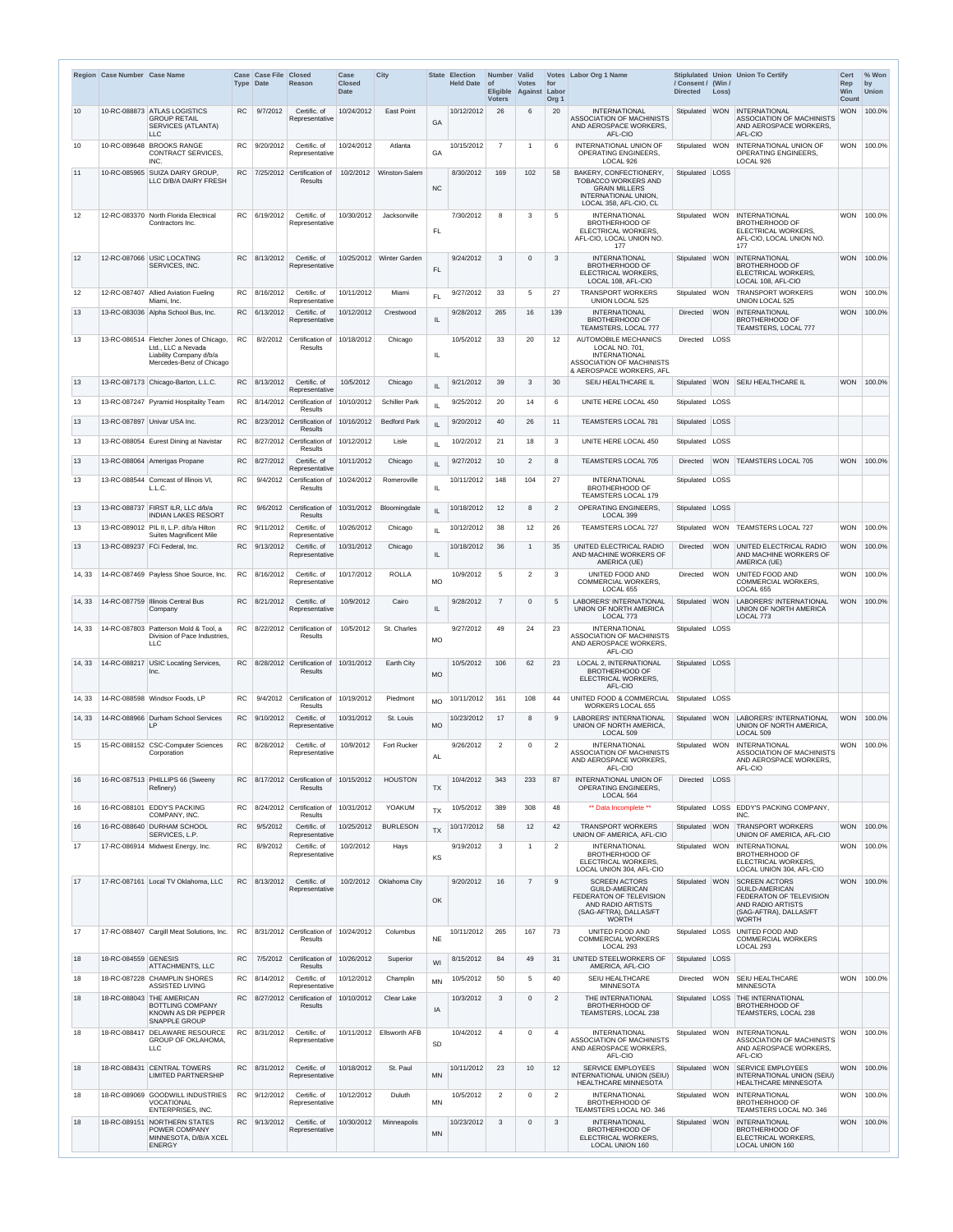|        | Region Case Number Case Name |                                                                               |           | Case Case File Closed<br><b>Type Date</b> | Reason                                              | Case<br><b>Closed</b><br><b>Date</b> | <b>City</b>                          |           | <b>State Election</b><br>Held Date of | Number Valid<br>Eligible Against Labor<br><b>Voters</b> | <b>Votes</b>    | for<br>Org <sub>1</sub> | Votes Labor Org 1 Name                                                                                                         | / Consent / (Win /<br><b>Directed</b> | Loss)      | Stiplulated Union Union To Certify                                                                                                           | <b>Cert</b><br>Rep<br><b>Win</b><br><b>Count</b> | % Won<br>by<br><b>Union</b> |
|--------|------------------------------|-------------------------------------------------------------------------------|-----------|-------------------------------------------|-----------------------------------------------------|--------------------------------------|--------------------------------------|-----------|---------------------------------------|---------------------------------------------------------|-----------------|-------------------------|--------------------------------------------------------------------------------------------------------------------------------|---------------------------------------|------------|----------------------------------------------------------------------------------------------------------------------------------------------|--------------------------------------------------|-----------------------------|
| 18     |                              | 18-RC-089594   INVER GROVE<br>DEALERSHIP GROUP,<br><b>LLC</b>                 |           | RC 9/20/2012                              | Certific. of<br>Representative                      | 10/24/2012                           | <b>Inver Grove</b><br><b>Heights</b> | <b>MN</b> | 10/17/2012                            | 11                                                      | 3               | 8                       | <b>INTERNATIONAL</b><br><b>ASSOCIATION OF MACHINISTS</b><br>AND AEROSPACE WORKERS,<br>AFL-CIO                                  | Stipulated WON                        |            | <b>INTERNATIONAL</b><br>ASSOCIATION OF MACHINISTS<br>AND AEROSPACE WORKERS,<br>AFL-CIO                                                       | <b>WON</b>                                       | 100.0%                      |
| 19, 36 | 19-RC-084190                 | Yakima Valley Memorial<br>Hospital                                            |           | RC 6/28/2012                              | Certific. of<br>Representative                      | 10/3/2012                            | Yakima                               | <b>WA</b> | 8/16/2012                             | 608                                                     | 227             | 255                     | SEIU HEALTHCARE 1199NW                                                                                                         | Stipulated                            | <b>WON</b> | SEIU HEALTHCARE 1199NW                                                                                                                       | <b>WON</b>                                       | 100.0%                      |
| 19, 36 | 19-RC-084237                 | Yakima Valley Memorial<br>Hospital                                            |           |                                           | $RC$ 6/28/2012 Certification of<br><b>Results</b>   | 10/9/2012                            | Yakima                               | <b>WA</b> | 8/16/2012                             | 202                                                     | 79              | 73                      | SEIU HEALTHCARE 1199NW                                                                                                         | Stipulated                            | LOSS       |                                                                                                                                              |                                                  |                             |
| 19, 36 |                              | 19-RC-087424 Webcor Construction LP                                           |           | RC 8/16/2012                              | Certific. of<br>Representative                      | 10/12/2012                           | <b>ALAMEDA</b>                       | CA        | 9/13/2012                             | 11                                                      | $\Omega$        | 9                       | <b>CEMENT MASONS LOCAL 528</b>                                                                                                 | Stipulated                            | <b>WON</b> | <b>CEMENT MASONS LOCAL 528</b>                                                                                                               | <b>WON</b>                                       | 100.0%                      |
| 19, 36 |                              | 19-RC-090052 Fred Meyer Retail<br>Services, Inc.                              | RC.       | 9/26/2012                                 | Certific. of<br>Representative                      | 10/31/2012                           | Chehalis                             | <b>WA</b> | 10/23/2012                            | 11                                                      | $\Omega$        | 10                      | TEAMSTERS LOCAL 252                                                                                                            | Stipulated                            | <b>WON</b> | <b>TEAMSTERS LOCAL 252</b>                                                                                                                   | <b>WON</b>                                       | 100.0%                      |
| 19, 36 |                              | 19-RC-090073 Highline Medical Group                                           | RC.       | 9/26/2012                                 | Certific. of<br>Representative                      | 10/22/2012                           | <b>Burien</b>                        | <b>WA</b> | 10/10/2012                            | 92                                                      |                 | 76                      | SEIU HEALTHCARE 1199NW                                                                                                         | Consent                               | <b>WON</b> | <b>SEIU HEALTHCARE 1199NW</b>                                                                                                                | <b>WON</b>                                       | 100.0%                      |
| 20, 37 |                              | 20-RC-088969 Dignity Health d/b/a St.<br>Mary's Medical Center                |           | RC 9/10/2012                              | Certific, of<br>Representative                      | 10/5/2012                            | San Francisco                        | CA        | 9/25/2012                             | 18                                                      | 3               | $\overline{7}$          | <b>SERVICE EMPLOYEES</b><br><b>INTERNATIONAL UNION</b><br>UNITED HEALTHCARE<br><b>WORKERS - WEST</b>                           | Stipulated   WON                      |            | <b>SERVICE EMPLOYEES</b><br><b>INTERNATIONAL UNION</b><br>UNITED HEALTHCARE<br><b>WORKERS - WEST</b>                                         | WON                                              | 100.0%                      |
| 21     | 21-RC-087350                 | SOUTHERN CALIFORNIA<br><b>EDISON COMPANY</b>                                  |           | RC 8/15/2012                              | Certific. of<br>Representative                      | 10/4/2012                            | <b>ROSEMEAD</b>                      | CA        | 9/25/2012                             | 6                                                       |                 | 5                       | <b>INTERNATIONAL</b><br><b>BROTHERHOOD OF</b><br><b>ELECTRICAL WORKERS</b><br>LOCAL #47 AFL-CIO CLC                            | Stipulated   WON                      |            | <b>INTERNATIONAL</b><br><b>BROTHERHOOD OF</b><br><b>ELECTRICAL WORKERS</b><br>LOCAL #47 AFL-CIO CLC                                          | <b>WON</b>                                       | 100.0%                      |
| 21     |                              | 21-RC-087903 MV TRANSPORTATION,<br>INC.                                       |           | RC 8/23/2012                              | Certific. of<br>Representative                      | 10/12/2012                           | Los Angeles                          | CA        | 9/20/2012                             | 16                                                      | $\Omega$        | 10                      | <b>WHOLESALE DELIVERY</b><br>DRIVERS, GENERAL TRUCK<br>DRIVERS, CHAUFFEURS,<br>WAREHOUSE, SALES AND<br><b>INDUSTRIAL ALLIE</b> | Stipulated WON                        |            | <b>WHOLESALE DELIVERY</b><br><b>DRIVERS, GENERAL TRUCK</b><br>DRIVERS, CHAUFFEURS,<br><b>WAREHOUSE, SALES AND</b><br><b>INDUSTRIAL ALLIE</b> | WON                                              | 100.0%                      |
| 21     |                              | 21-RC-087994 DEFENSE SUPPORT<br><b>SERVICES LLC</b>                           |           | RC 8/24/2012                              | Certific. of<br>Representative                      | 10/5/2012                            | San Diego                            | CA        | 9/27/2012                             | 12                                                      |                 | $\overline{7}$          | <b>INTERNATIONAL</b><br>ASSOCIATION OF MACHINIST<br>AND AEROSPACE WORKERS.<br>DISTRICT LODGE 725, AFL-CIO                      | Stipulated   WON                      |            | <b>INTERNATIONAL</b><br>ASSOCIATION OF MACHINIST<br>AND AEROSPACE WORKERS.<br>DISTRICT LODGE 725, AFL-CIO                                    | <b>WON</b>                                       | 100.0%                      |
| 22     |                              | 22-RC-079507 ALLSTATE POWER VAC<br><b>CORPORATION</b>                         | <b>RC</b> | 4/23/2012                                 | Certific. of<br>Representative                      | 10/12/2012                           | <b>RAHWAY</b>                        | NJ        | 7/11/2012                             | 70                                                      | 17              | 19                      | LOCAL 660 UNITED WORKERS<br>OF AMERICA                                                                                         | Directed                              | <b>WON</b> | LOCAL 660 UNITED WORKERS<br>OF AMERICA                                                                                                       | <b>WON</b>                                       | 100.0%                      |
| 22     |                              | 22-RC-081249 NC& SONS, INC. DBA<br>THE NICHOLSON CORP.                        |           | RC 5/17/2012                              | Certific. of<br>Representative                      | 10/10/2012                           | <b>BRANCHBURG</b>                    | <b>NJ</b> | 9/12/2012                             | 5                                                       | $\Omega$        | -1                      | NEW JERSEY BUILDING<br><b>CONSTRUCTION LABORERS</b><br><b>DISTRICT COUNCIL</b>                                                 | Stipulated   WON                      |            | <b>NEW JERSEY BUILDING</b><br><b>CONSTRUCTION LABORERS</b><br><b>DISTRICT COUNCIL</b>                                                        | <b>WON</b>                                       | 100.0%                      |
| 22     | 22-RC-084183 Jawonio, NJ     |                                                                               | RC.       |                                           | 6/29/2012 Certification of<br><b>Results</b>        | 10/3/2012                            | New City                             | <b>NY</b> | 9/7/2012                              | 56                                                      | 24              | 23                      | LOCAL 888, UNITED FOOD &<br><b>COMMERCIAL WORKERS</b>                                                                          | Directed                              | LOSS       |                                                                                                                                              |                                                  |                             |
| 22     |                              | 22-RC-087082 GARDA CL ATLANTIC,<br>INC.                                       |           | RC 8/10/2012                              | Certific. of<br>Representative                      | 10/2/2012                            | Edison                               | <b>NJ</b> | 9/21/2012                             | 192                                                     | 68              | 104                     | CONSOLIDATED COMMERCIAL<br><b>WORKERS OF AMERICA,</b><br>LOCAL 528. AFFILIATED WITH<br>NOITU-IUJAT                             | Stipulated WON                        |            | CONSOLIDATED COMMERCIAL WON<br><b>WORKERS OF AMERICA</b><br>LOCAL 528, AFFILIATED WITH<br>NOITU-IUJAT                                        |                                                  | 100.0%                      |
| 22     | 22-RC-087327                 | 30 RIVER COURT EAST<br><b>URBAN RENEWAL</b><br><b>COMPANY</b>                 |           | RC 8/14/2012                              | Certific. of<br>Representative                      | 10/2/2012                            | <b>JERSEY CITY</b>                   | <b>NJ</b> | 9/19/2012                             | 14                                                      | $\Omega$        | 9                       | UNITED EMPLOYEES OF<br><b>SERVICE WORKERS UNION</b><br>LOCAL NO.365                                                            | Stipulated   WON                      |            | UNITED EMPLOYEES OF<br><b>SERVICE WORKERS UNION</b><br>LOCAL NO.365                                                                          | <b>WON</b>                                       | 100.0%                      |
| 22     |                              | 22-RC-088419 ST. MARY'S HOSPITAL                                              |           | RC 8/31/2012                              | Certific. of<br>Representative                      | 10/22/2012                           | <b>PASSAIC</b>                       | <b>NJ</b> | 10/4/2012                             | 8                                                       | $\Omega$        | 3                       | JNESO - DISTRICT COUNCIL 1<br><b>IUOE/AFL-CIO</b>                                                                              | Stipulated WON                        |            | JNESO - DISTRICT COUNCIL 1,<br>IUOE/AFL-CIO                                                                                                  | <b>WON</b>                                       | 100.0%                      |
| 24     |                              | 24-RC-087387 Empire Company, Inc.                                             |           | RC 8/15/2012                              | Certific. of<br>Representative                      | 10/1/2012                            | San Juan                             | <b>PR</b> | 9/20/2012                             | 14                                                      |                 | 13                      | UNION DE EMPLEADOS DE<br>MUELLES (UDEM), ILA 1901,<br>AFL-CIO                                                                  | Stipulated WON                        |            | UNION DE EMPLEADOS DE<br>MUELLES (UDEM), ILA 1901,<br>AFL-CIO                                                                                | <b>WON</b>                                       | 100.0%                      |
| 24     | 24-RC-087471                 | Marriott Hotel Management<br>Corporation (Virgin<br>Islands), Inc.            | <b>RC</b> |                                           | 8/17/2012 Certification of<br><b>Results</b>        | 10/9/2012                            | <b>ST. THOMAS</b>                    | VI        | 9/28/2012                             | 10                                                      | 10 <sup>1</sup> | $5\phantom{.0}$         | UNITED STEEL WORKERS<br>LOCAL UNION 8249                                                                                       | Stipulated   LOSS                     |            |                                                                                                                                              |                                                  |                             |
| 24     | 24-RC-089605                 | <b>Marine and Terminal</b><br>Service, Inc.                                   |           | RC 9/20/2012                              | Certific. of<br>Representative                      | 10/25/2012                           | <b>SAN JUAN</b>                      | PR        | 10/17/2012                            | 16                                                      | $\overline{2}$  | 11                      | UNION DE EMPLEADOS DE<br>MUELLES (UDEM), ILA 1901,<br>AFL-CIO                                                                  | Stipulated WON                        |            | UNION DE EMPLEADOS DE<br>MUELLES (UDEM), ILA 1901,<br>AFL-CIO                                                                                | WON                                              | 100.0%                      |
| 26     | 26-RC-084407                 | DK Construction Company<br>Inc.                                               | <b>RC</b> |                                           | 7/3/2012 Certification of<br>Results                | 10/19/2012                           | <b>Calvert City</b>                  | KY        | 10/10/2012                            | 2                                                       |                 | -1                      | OPERATIVE PLASTERS AND<br><b>CEMENT MASONS</b><br><b>INTERNATIONAL</b><br><b>ASSOCIATION LOCAL 135</b>                         | Directed                              | LOSS       |                                                                                                                                              |                                                  |                             |
| 26     |                              | 26-RC-084413 Morsey Constructors, LLC                                         | <b>RC</b> | 7/3/2012                                  | Certific. of<br>Representative                      | 10/19/2012                           | <b>Calvert City</b>                  | KY        | 10/10/2012                            | 2                                                       | $\Omega$        | $\overline{2}$          | <b>OPERATIVE PLASTERS AND</b><br><b>CEMENT MASONS</b><br><b>INTERNATIONAL</b><br><b>ASSOCIATION LOCAL 135</b>                  | Directed                              | <b>WON</b> | <b>OPERATIVE PLASTERS AND</b><br><b>CEMENT MASONS</b><br><b>INTERNATIONAL</b><br>ASSOCIATION LOCAL 135                                       | <b>WON</b>                                       | 100.0%                      |
| 27     |                              | 27-RC-085144 Standard Parking<br>Corporation                                  |           | RC 7/12/2012                              | Certific. of<br>Representative                      | 10/15/2012                           | Denver                               | CO        | 10/4/2012                             | 19                                                      | $\overline{7}$  | 11                      | <b>TEAMSTERS LOCAL UNION</b><br>NO. 455                                                                                        | Directed                              | <b>WON</b> | <b>TEAMSTERS LOCAL UNION</b><br>NO. 455                                                                                                      | <b>WON</b>                                       | 100.0%                      |
| 27     | 27-RC-087814                 | Mid-Rivers Telephone<br>Cooperative Inc.                                      |           | RC 8/22/2012                              | Certific. of<br>Representative                      | 10/26/2012                           | Circle                               | MT        | 9/26/2012                             | 5                                                       |                 | $\overline{4}$          | <b>INTERNATIONAL</b><br><b>BROTHERHOOD OF</b><br><b>ELECTRICAL WORKERS</b><br>LOCAL 416                                        | Stipulated WON                        |            | <b>INTERNATIONAL</b><br><b>BROTHERHOOD OF</b><br><b>ELECTRICAL WORKERS</b><br>LOCAL 416                                                      | WON                                              | 100.0%                      |
| 28     |                              | 28-RC-074676 American Medical<br>Response Ambulance<br>Service, Inc.          |           | RC 2/15/2012                              | Certific. of<br>Representative                      | 10/31/2012                           | Las Cruces                           | <b>NM</b> | 4/20/2012                             | $\Omega$                                                | $\Omega$        | 36                      | NATIONAL EMERGENCY<br><b>MEDICAL SERVICES</b><br>ASSOCIATION/NAGE LOCAL 2                                                      | Directed                              | <b>WON</b> |                                                                                                                                              | <b>WON</b>                                       | 100.0%                      |
| 28     |                              | 28-RC-087395 SYSCO New Mexico, LLC                                            |           |                                           | RC 8/16/2012 Certification of 10/11/2012<br>Results |                                      | Albuquerque                          | <b>NM</b> | 10/1/2012                             | 13                                                      | 12              | - 1                     | <b>CHAUFFEURS, TEAMSTERS</b><br>AND HELPERS LOCAL UNION<br>NO. 492                                                             | Directed                              | LOSS       |                                                                                                                                              |                                                  |                             |
| 28     |                              | 28-RC-088180 Calportland Company                                              |           |                                           | RC 8/28/2012 Certification of<br>Results            | 10/9/2012                            | Phoenix                              | AZ        | 9/28/2012                             | 27                                                      | 15              | 12 <sup>2</sup>         | <b>GENERAL TEAMSTERS</b><br>(EXCLUDING MAILERS) STATE<br>OF ARIZONA, LOCAL UNION<br>NO. 104 AN AFFILATE OF THE<br><b>INTER</b> | Stipulated   LOSS                     |            |                                                                                                                                              |                                                  |                             |
| 28     |                              | 28-RC-088270 Chugach Management<br><b>Services</b>                            |           | RC 8/29/2012                              | Certific. of<br>Representative                      | 10/9/2012                            | Albuquerque                          | <b>NM</b> | 9/26/2012                             | 11                                                      | 3               | 8                       | <b>INTERNATIONAL UNION OF</b><br>ELECTRONIC, ELECTRICAL,<br>SALARIED, MACHINE AND<br>FURNITURE WORKERS -<br><b>COMMUNICATI</b> | Stipulated   WON                      |            | <b>INTERNATIONAL UNION OF</b><br>ELECTRONIC, ELECTRICAL,<br>SALARIED, MACHINE AND<br><b>FURNITURE WORKERS -</b><br><b>COMMUNICATI</b>        | WON                                              | 100.0%                      |
| 28     |                              | 28-RC-088567 R/M Arizona Holding, Inc.,<br>d/b/a Lifestar EMS                 | RC.       |                                           | 9/4/2012 Certification of<br><b>Results</b>         | 10/3/2012                            | Mesa                                 | AZ        | 9/25/2012                             | 18                                                      | 11              | $5\overline{)}$         | <b>INTERNATIONAL</b><br>ASSOCIATION OF FIRE<br>FIGHTERS, LOCAL I-60,<br>AFL-CIO, CLC                                           | Stipulated   LOSS                     |            |                                                                                                                                              |                                                  |                             |
| 28     |                              | 28-RC-088623 Maintenance Unlimited,<br>Inc.                                   | RC.       |                                           | 9/5/2012 Certification of<br><b>Results</b>         | 10/16/2012                           | El Paso                              | <b>TX</b> | 10/3/2012                             | 16                                                      | 15              | $\overline{1}$          | <b>INTERNATIONAL UNION OF</b><br><b>OPERATING ENGINEERS,</b><br>LOCAL 351, AFL-CIO                                             | Stipulated   LOSS                     |            |                                                                                                                                              |                                                  |                             |
| 28     |                              | 28-RC-089009 MGM Grand Hotel, LLC<br>d/b/a MGM Grand Hotel                    | <b>RC</b> | 9/11/2012                                 | Certific. of<br>Representative                      | 10/24/2012                           | Las Vegas                            | <b>NV</b> | 10/16/2012                            | 18                                                      | 3               | 12                      | IATSE LOCAL 720                                                                                                                |                                       |            | Stipulated   WON   IATSE LOCAL 720                                                                                                           |                                                  | WON 100.0%                  |
| 28     | 28-RC-089010                 | <b>Ecolab Pest Elimination</b>                                                |           |                                           | $RC$   9/11/2012 Certification of<br><b>Results</b> | 10/25/2012                           | Albuquerque                          | <b>NM</b> | 10/16/2012                            | 12                                                      | 8               | $\overline{4}$          | ** Data Incomplete **                                                                                                          | Stipulated   LOSS                     |            |                                                                                                                                              |                                                  |                             |
| 28     | 28-RC-089071                 | Monte Carlo Resort &<br>Casino                                                | RC.       |                                           | 9/12/2012 Certification of<br>Results               | 10/23/2012                           | Las Vegas                            | <b>NV</b> | 10/12/2012                            | 10                                                      | $\overline{7}$  | 2                       | <b>INTERNATIONAL UNION OF</b><br>PAINTERS AND ALLIED<br><b>TRADES, DISTRICT COUNCIL</b><br>15, AFL-CIO                         | Stipulated   LOSS                     |            |                                                                                                                                              |                                                  |                             |
| 28     |                              | 28-RC-090173 Tenet Hospitals Limited<br>d/b/a Providence Memorial<br>Hospital |           | RC 9/27/2012                              | Certific. of<br>Representative                      | 10/22/2012                           | El Paso                              | <b>TX</b> | 10/10/2012                            | 500                                                     | 85              | 225                     | SEIU HEALTHCARE TEXAS                                                                                                          | Consent                               |            | WON SEIU HEALTHCARE TEXAS                                                                                                                    |                                                  | WON 100.0%                  |
| 28     |                              | 28-RC-090563 Tenet Hospitals Limited<br>d/b/a Providence Memorial<br>Hospital | <b>RC</b> | 10/3/2012                                 | Certific. of<br>Representative                      | 10/24/2012                           | El Paso                              | <b>TX</b> | 10/16/2012                            | 444                                                     | 115             | 201                     | NNOC-TEXAS/NNU                                                                                                                 | Consent                               |            | WON NNOC-TEXAS/NNU                                                                                                                           | <b>WON</b>                                       | 100.0%                      |
| 29     |                              | 29-RC-074190 LuRay's Travel Ltd.                                              | RC.       |                                           | 2/9/2012 Certification of<br><b>Results</b>         |                                      | 10/11/2012 Long Island City          | <b>NY</b> | 8/24/2012                             | 18                                                      | 8               | 6                       | <b>IBEW LOCAL 1430</b>                                                                                                         | Stipulated   LOSS                     |            |                                                                                                                                              |                                                  |                             |
| 29     |                              | 29-RC-078447 Glen Cove Mansion Hotel                                          |           | RC 4/10/2012                              | Certific. of<br>Representative                      | 10/9/2012                            | Glen Cove                            | <b>NY</b> | 8/10/2012                             | 68                                                      | 15              | 30                      | LOCAL 811, WAREHOUSE<br>PRODUCTION SALES & ALLIED<br>SERVICE EMPLOYEES UNION                                                   | Stipulated   WON                      |            | LOCAL 811, WAREHOUSE<br><b>PRODUCTION SALES &amp; ALLIED</b><br><b>SERVICE EMPLOYEES UNION</b>                                               | WON                                              | 100.0%                      |
| 29     | 29-RC-086252 Bestcare Inc.   |                                                                               | <b>RC</b> | 7/30/2012                                 | Certific. of<br>Representative                      | 10/23/2012                           | Levittown                            | <b>NY</b> | 9/4/2012                              | 251                                                     | $\mathbf 0$     | 138                     | 1199 SEIU UNITED<br>HEALTHCARE WORKERS<br><b>EAST</b>                                                                          | Stipulated WON                        |            | 1199 SEIU UNITED<br>HEALTHCARE WORKERS<br><b>EAST</b>                                                                                        | WON                                              | 100.0%                      |
| 29     |                              | 29-RC-087305 L.I. Hotels LLC & L.I.                                           |           | RC 8/15/2012                              | Certific. of                                        | 10/18/2012                           | Hauppauge                            | <b>NY</b> | 10/4/2012                             | 31                                                      | 9               | 18                      | CONSOLIDATED COMMERCIAL Stipulated WON CONSOLIDATED COMMERCIAL WON 100.0%                                                      |                                       |            |                                                                                                                                              |                                                  |                             |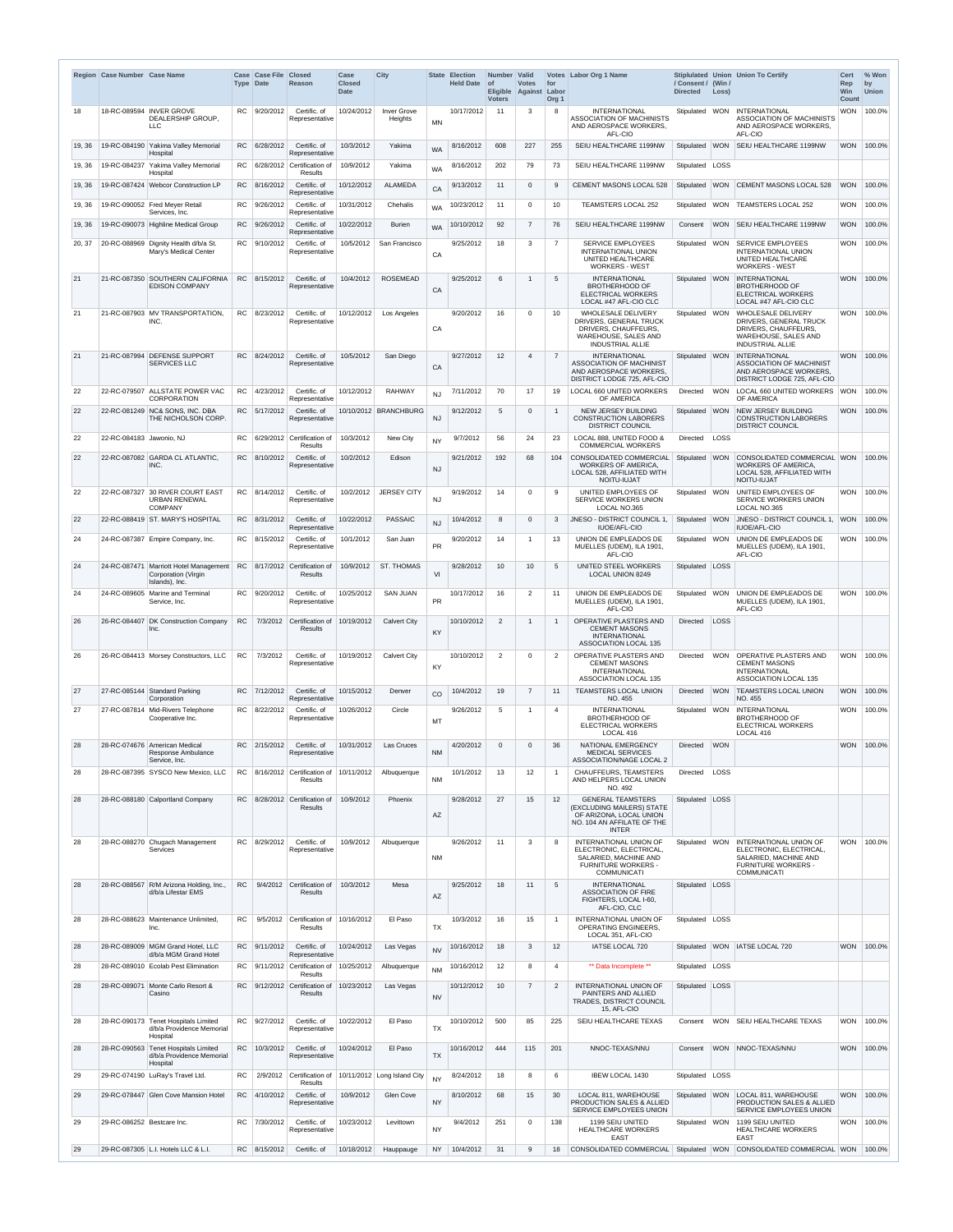|        | Region Case Number Case Name |                                                                                                                     |           | Case Case File<br><b>Type Date</b> | <b>Closed</b><br><b>Reason</b>                              | Case<br><b>Closed</b><br><b>Date</b> | <b>City</b>        | <b>State</b>    | <b>Election</b><br><b>Held Date</b> | Number Valid<br>$\circ$ f<br><b>Voters</b> | <b>Votes</b><br>Eligible Against Labor | for<br>Org <sub>1</sub> | Votes Labor Org 1 Name                                                                                                                           | / Consent / (Win /<br><b>Directed</b> | Loss)      | Stiplulated Union Union To Certify                                                                                                               | <b>Cert</b><br>Rep<br>Win<br><b>Count</b> | % Won<br>by<br><b>Union</b> |
|--------|------------------------------|---------------------------------------------------------------------------------------------------------------------|-----------|------------------------------------|-------------------------------------------------------------|--------------------------------------|--------------------|-----------------|-------------------------------------|--------------------------------------------|----------------------------------------|-------------------------|--------------------------------------------------------------------------------------------------------------------------------------------------|---------------------------------------|------------|--------------------------------------------------------------------------------------------------------------------------------------------------|-------------------------------------------|-----------------------------|
|        |                              | <b>Staffing LLC</b>                                                                                                 |           |                                    | Representative                                              |                                      |                    |                 |                                     |                                            |                                        |                         | <b>WORKERS OF AMERICA,</b><br>LOCAL 528. AFFILIATED WITH<br>NOITU-IUJAT                                                                          |                                       |            | <b>WORKERS OF AMERICA.</b><br>LOCAL 528, AFFILIATED WITH<br>NOITU-IUJAT                                                                          |                                           |                             |
| 29     | 29-RC-087378                 | Metropolitan Pacific<br>Properties (Calloway<br>Chateau Apt. Corp.)                                                 | RC.       | 8/16/2012                          | Certific. of<br>Representative                              | 10/5/2012                            | Astoria            | <b>NY</b>       | 9/25/2012                           | $\overline{2}$                             | $\Omega$                               |                         | <b>LOCAL 2 BUILDING SERVICE</b><br><b>EMPLOYEES &amp; FACTORY</b><br>WORKERS, USWU, IUJAT                                                        | Stipulated   WON                      |            | <b>LOCAL 2 BUILDING SERVICE</b><br><b>EMPLOYEES &amp; FACTORY</b><br>WORKERS, USWU, IUJAT                                                        | <b>WON</b>                                | 100.0%                      |
| 29     | 29-RC-088680                 | <b>Westshore Trucking</b>                                                                                           | <b>RC</b> | 9/5/2012                           | Certific. of<br>Representative                              | 10/16/2012                           | Staten Island      | <b>NY</b>       | 10/5/2012                           | $\overline{7}$                             | 3                                      | $\overline{4}$          | <b>BUILDING MATERIAL</b><br>TEAMSTERS, LOCAL 282, IBT                                                                                            | Stipulated                            | <b>WON</b> | <b>BUILDING MATERIAL</b><br>TEAMSTERS, LOCAL 282, IBT                                                                                            | <b>WON</b>                                | 100.0%                      |
| 31     | 31-RC-087993                 | Fox Searchlight Pictures,<br>Inc.                                                                                   |           |                                    | RC   $8/24/2012$   Certification of<br>Results              | 10/25/2012                           | Los Angeles        | CA              | 10/16/2012                          | $\overline{7}$                             |                                        | $\mathbf{3}$            | <b>INTERNATIONAL</b><br>CINEMATOGRPHERS GUILD,<br>LOCAL 600 OF THE<br>INTERNATIONAL ALLIANCE OF<br><b>STAGE AND THEATRICAL</b>                   | Stipulated                            | LOSS       |                                                                                                                                                  |                                           |                             |
| 31     |                              | 31-RC-088520 CBS Broadcasting Inc.,<br>and Los Angeles<br><b>Television Station KCAL</b><br>LLC, as Joint Employers | <b>RC</b> |                                    | 9/4/2012 Certification of<br><b>Results</b>                 | 10/18/2012                           | <b>Studio City</b> | CA              | 10/9/2012                           | $\overline{4}$                             | $\overline{2}$                         | 2                       | <b>INTERNATIONAL</b><br><b>BROTHERHOOD OF</b><br>ELECTRICAL WORKERS,<br>LOCAL 45                                                                 | Stipulated                            | LOSS       |                                                                                                                                                  |                                           |                             |
| 31     | 31-RC-088605                 | <b>Univision Television</b><br>Group, Inc. d/b/a<br>KABE-TV, KUVI-TV,<br>KBTF-TV, KTFB-TV                           | RC.       | 9/4/2012                           | Certific, of<br>Representative                              | 10/30/2012                           | <b>Bakersfield</b> | CA              | 10/19/2012                          | 15                                         | $\overline{2}$                         | 11                      | NATIONAL ASSOCIATION OF<br><b>BROADCAST EMPLOYEES &amp;</b><br><b>TECHNICIANS, THE</b><br><b>BROADCASTING AND CABLE</b><br><b>TELEVISION WOR</b> | Stipulated WON                        |            | NATIONAL ASSOCIATION OF<br><b>BROADCAST EMPLOYEES &amp;</b><br>TECHNICIANS, THE<br><b>BROADCASTING AND CABLE</b><br><b>TELEVISION WOR</b>        | WON                                       | 100.0%                      |
| 31     | 31-RC-089637                 | Univision Television<br>Group, Inc. d/b/a<br>KABE-TV, KUVI-TV,<br>KBTF-TV, KTFB-TV                                  | RC        | 9/20/2012                          | Certific. of<br>Representative                              | 10/30/2012                           | <b>Bakersfield</b> | CA              | 10/19/2012                          | 6                                          | 2                                      | 4                       | NATIONAL ASSOCIATION OF<br><b>BROADCAST EMPLOYEES &amp;</b><br>TECHNICIANS, THE<br>BROADCASTING AND CABLE<br><b>TELEVISION WOR</b>               | Stipulated WON                        |            | NATIONAL ASSOCIATION OF<br><b>BROADCAST EMPLOYEES &amp;</b><br><b>TECHNICIANS, THE</b><br><b>BROADCASTING AND CABLE</b><br><b>TELEVISION WOR</b> | <b>WON</b>                                | 100.0%                      |
| 31     | 31-RC-090561                 | Dignity Health d/b/a Arroyo<br><b>Grande Community</b><br>Hospital                                                  | RC.       | 10/2/2012                          | Certific, of<br>Representative                              | 10/25/2012                           | Arroyo Grande      | CA              | 10/16/2012                          | 109                                        | 29                                     | 60                      | <b>SERVICE EMPLOYEES</b><br><b>INTERNATIONAL UNION</b><br>UNITED HEALTHCARE<br><b>WORKERS - WEST</b>                                             | Stipulated   WON                      |            | <b>SERVICE EMPLOYEES</b><br><b>INTERNATIONAL UNION</b><br>UNITED HEALTHCARE<br><b>WORKERS - WEST</b>                                             | <b>WON</b>                                | 100.0%                      |
| 32     | 32-RC-087431                 | Harbor Rail Services of<br>California, Inc. d/b/a<br>Harbor Services Company                                        | <b>RC</b> |                                    | 8/16/2012 Certification of<br>Results                       | 10/16/2012                           | Folsom             | CA              | 9/27/2012                           | 38                                         | 21                                     | 14                      | <b>INTERNATIONAL</b><br><b>ASSOCIATION OF MACHINISTS</b><br>& AEROSPACE WORKERS,<br>DISTRICT LODGE 19, AFL-CIO                                   | Stipulated                            | LOSS       |                                                                                                                                                  |                                           |                             |
| 14, 33 | 25-RC-087106                 | <b>Starved Rock Motor</b><br>Company, LLC                                                                           |           |                                    | $RC$   8/13/2012   Certification of<br>Results              | 10/1/2012                            | Ottawa             | -IL             | 9/21/2012                           | $\overline{4}$                             | 2                                      | $\overline{2}$          | <b>DISTRICT LODGE 6, LOCAL</b><br><b>LODGE 31. INTERNATIONAL</b><br>ASSOCIATION OF MACHINIST<br>AND AEROSPACE WORKERS.<br>AFL-                   | Stipulated                            | LOSS       |                                                                                                                                                  |                                           |                             |
| 14, 33 |                              | 25-RC-088475 GateHouse Media<br>Holdings II d/b/a The State<br>Journal-Register                                     | RC.       | 8/31/2012                          | Certific. of<br>Representative                              | 10/22/2012                           | Springfield        | IL              | 10/12/2012                          | 33                                         |                                        | 26                      | UNITED MEDIA GUILD LOCAL<br>36047, TNG-CWA, AFL-CIO-CLC                                                                                          | Stipulated                            | <b>WON</b> | UNITED MEDIA GUILD LOCAL<br>36047, TNG-CWA, AFL-CIO-CLC                                                                                          | <b>WON</b>                                | 100.0%                      |
| 20, 37 | 20-RC-087997                 | Starwood Hotels & Resorts<br>Management Co., Inc. dba<br>The St. Regis Princeville<br>Rsort                         | RC.       |                                    | 8/24/2012 Certification of<br>Results                       | 10/1/2012                            | Honolulu           | HI              | 9/21/2012                           | 31                                         | 21                                     | $\overline{7}$          | INTERNATIONAL LONGSHORE<br>AND WAREHOUSE UNION,<br>LOCAL 142, AFL-CIO                                                                            | Stipulated                            |            | <b>LOSS INTERNATIONAL LONGSHORE</b><br>AND WAREHOUSE UNION.<br>LOCAL 142, AFL-CIO                                                                |                                           |                             |
| 20, 37 | 20-RC-088570                 | Garden Isle Seafood -<br>Kauai LLC                                                                                  | <b>RC</b> | 9/4/2012                           | Certific. of<br>Representative                              | 10/22/2012                           | Honolulu           | H <sub>II</sub> | 10/12/2012                          | 8                                          | 2                                      | 6                       | INTERNATIONAL LONGSHORE<br>AND WAREHOUSE UNION,<br>LOCAL 142, AFL-CIO ("LOCAL<br>142")                                                           | Stipulated                            | WON        | INTERNATIONAL LONGSHORE WON<br>AND WAREHOUSE UNION,<br>LOCAL 142, AFL-CIO ("LOCAL<br>142")                                                       |                                           | 100.0%                      |
| 20, 37 | 20-RC-089029 Chevron         |                                                                                                                     | RC.       |                                    | 9/11/2012 Certification of<br>Results                       | 10/10/2012                           | Honolulu           | HI              | 10/2/2012                           | 2                                          |                                        | $\overline{1}$          | <b>INTERNATIONAL</b><br><b>BROTHERHOOD OF</b><br><b>ELECTRICAL WORKERS</b><br><b>LOCAL 1260</b>                                                  | Stipulated                            | LOSS       |                                                                                                                                                  |                                           |                             |
| 01     |                              | 01-RD-087320 American Red Cross Blood<br>Services, New England<br>Region                                            |           | RD 8/15/2012                       | Certific. of<br>Representative                              | 10/12/2012                           | Dedham             | <b>MA</b>       | 9/25/2012                           | 108                                        | 18                                     | 62                      | 1199SEIU UNITED<br><b>HEALTHCARE WORKERS</b><br><b>EAST</b>                                                                                      | Stipulated                            | <b>WON</b> | 1199SEIU UNITED<br><b>HEALTHCARE WORKERS</b><br><b>EAST</b>                                                                                      | <b>WON</b>                                | 100.0%                      |
| 02     |                              | 02-RD-087196 Ardsley Bus, LLC                                                                                       |           | RD 8/14/2012                       | Certific. of<br>Representative                              | 10/1/2012                            | <b>NEW YORK</b>    | <b>NY</b>       | 9/21/2012                           | 150                                        | 36                                     | 63                      | <b>TRANSPORT WORKERS</b><br>UNION LOCAL 100 OF<br><b>GREATER NEW YORK,</b><br>AFL-CIO                                                            | Stipulated WON                        |            | <b>TRANSPORT WORKERS</b><br>UNION LOCAL 100 OF<br><b>GREATER NEW YORK,</b><br>AFL-CIO                                                            | <b>WON</b>                                | 100.0%                      |
| 07     |                              | 07-RD-088375 Alro Steel Corporation                                                                                 | RD.       | 8/30/2012                          | Certific, of<br>Representative                              | 10/19/2012                           | Detroit            | MI              | 10/11/2012                          | 26                                         | <sup>8</sup>                           | 17                      | LOCAL 299, INTERNATIONAL<br><b>BROTHERHOOD OF</b><br><b>TEAMSTERS (IBT)</b>                                                                      | Stipulated WON                        |            | LOCAL 299, INTERNATIONAL<br><b>BROTHERHOOD OF</b><br><b>TEAMSTERS (IBT)</b>                                                                      | <b>WON</b>                                | 100.0%                      |
| 08     | 08-RD-080764                 | Altercare of Wadsworth<br>Center for Rehabilitation<br>and Nursing Care, Inc.                                       |           | RD 5/11/2012                       | Certific. of<br>Representative                              | 10/3/2012                            | Wadsworth          | OH              | 9/20/2012                           | 68                                         | 28                                     | 30                      | <b>SERVICE EMPLOYEES</b><br>INTERNATIONAL UNION,<br><b>DISTRICT 1199</b>                                                                         | Stipulated WON                        |            | <b>SERVICE EMPLOYEES</b><br>INTERNATIONAL UNION,<br><b>DISTRICT 1199</b>                                                                         | <b>WON</b>                                | 100.0%                      |
| 08     | 08-RD-089601 Flo-Tork, Inc.  |                                                                                                                     | RD.       | 9/20/2012                          | Certific, of<br>Representative                              | 10/30/2012                           | Orrville           | OH              | 10/19/2012                          | 27                                         | $\mathbf{Q}$                           | 17                      | <b>INTERNATIONAL</b><br><b>ASSOCIATION OF MACHINISTS</b><br>AND AEROSPACE WORKERS,<br>AFL-CIO, DISTRICT LODGE 54,<br>LOCAL LO                    | Stipulated WON                        |            | <b>INTERNATIONAL</b><br>ASSOCIATION OF MACHINISTS<br>AND AEROSPACE WORKERS.<br>AFL-CIO, DISTRICT LODGE 54,<br>LOCAL LO                           | <b>WON</b>                                | 100.0%                      |
| 11     |                              | 10-RD-080007 ADM MILLING CO<br><b>DIVISION OF</b><br><b>INTERSTATE MILLING</b><br>CO.                               | RD.       |                                    | 5/1/2012 Certification of<br>Results                        | 10/23/2012                           | <b>CHARLOTTE</b>   | <b>NC</b>       | 10/11/2012                          | 41                                         | 28                                     | 13                      | <b>BAKERY CONFECTIONERY</b><br><b>TOBACCO WORKERS AND</b><br><b>GRAIN MILLERS LOCAL 503</b>                                                      | Stipulated   LOSS                     |            |                                                                                                                                                  |                                           |                             |
| 11     |                              | 11-RD-000732 UNITED STATES<br><b>INFRASTRUCTURE</b><br><b>CORPORATION</b>                                           | RD.       |                                    | 3/23/2011 Certification of<br>Results                       | 10/29/2012                           | Raleigh            | <b>NC</b>       | 9/13/2011                           | 144                                        | 59                                     | 54                      | <b>COMMUNICATIONS WORKERS</b><br>OF AMERICA, LOCAL 3682                                                                                          | <b>Directed</b>                       | LOSS       |                                                                                                                                                  |                                           |                             |
| 17     |                              | 17-RD-087393 The Hertz Corporation                                                                                  |           |                                    | RD   8/16/2012   Certification of   10/18/2012  <br>Results |                                      | Kansas City        | <b>MO</b>       | 9/27/2012                           | 15                                         | Q                                      | 6                       | <b>TEAMSTERS LOCAL UNION</b><br>NO. 41. AFFILIATED WTIH<br><b>INTERNATIONAL</b><br><b>BROTHERHOOD OF</b><br><b>TEAMSTERS</b>                     | Stipulated                            |            | <b>LOSS TEAMSTERS LOCAL UNION</b><br>NO. 41. AFFILIATED WTIH<br><b>INTERNATIONAL</b><br><b>BROTHERHOOD OF</b><br><b>TEAMSTERS</b>                |                                           |                             |
| 17     |                              | 17-RD-087729 McCray Lumber Company                                                                                  |           |                                    | RD 8/21/2012 Certification of<br><b>Results</b>             | 10/2/2012                            | Kansas City        | KS              | 9/13/2012                           | 37                                         | 22                                     | 13                      | TEAMSTERS LOCAL UNION<br>NO. 541                                                                                                                 | Stipulated LOSS                       |            | <b>TEAMSTERS LOCAL UNION</b><br>NO. 541                                                                                                          |                                           |                             |
| 18     | 18-RD-088499 KMNB-FM         |                                                                                                                     | <b>RD</b> |                                    | 9/4/2012 Certification of<br><b>Results</b>                 | 10/16/2012                           | Minneapolis        | <b>MN</b>       | 10/9/2012                           | 6                                          | -5                                     | $\mathbf{0}$            | SAG/AFTRA                                                                                                                                        | Stipulated   LOSS                     |            |                                                                                                                                                  |                                           |                             |
| 19, 36 |                              | 19-RD-087386 Tool-Gauge and Machine<br>Works, Inc.                                                                  |           |                                    | RD 8/15/2012 Certification of<br>Results                    | 10/4/2012                            | <b>TACOMA</b>      | WA              | 9/26/2012                           | 16                                         | 15                                     | $\overline{1}$          | <b>INTERNATIONAL</b><br><b>ASSOCIATION OF MACHINISTS</b><br>& AEROSPACE WORKERS,<br>DISTRICT LODGE 160, LOCAL<br>LODGE 297                       | Stipulated                            | LOSS       |                                                                                                                                                  |                                           |                             |
| 29     |                              | 29-RD-087746 Mid-City Security Service,<br>Inc.                                                                     |           | RD 8/21/2012                       | Certific. of<br>Representative                              | 10/12/2012                           | Corona             | <b>NY</b>       | 10/2/2012                           | 34                                         | $\Omega$                               | 20                      | SPECIAL PATROLMEN<br>BENEVOLENT ASSOCIATION,<br>LOCAL 1                                                                                          | Directed                              | <b>WON</b> | <b>SPECIAL PATROLMEN</b><br>BENEVOLENT ASSOCIATION,<br>LOCAL 1                                                                                   | <b>WON</b>                                | 100.0%                      |
| 31     |                              | 31-RD-088744 Hanson Aggregates, Inc.                                                                                | RD.       | 9/6/2012                           | Certific, of<br>Representative                              | 10/29/2012                           | San Luis<br>Obispo | CA              | 10/18/2012                          | 18                                         | 2                                      | 16                      | <b>INTERNATIONAL UNION OF</b><br><b>OPERATING ENGINEERS</b><br>LOCAL UNION NO. 12, AFL-CIO                                                       | Stipulated WON                        |            | INTERNATIONAL UNION OF<br><b>OPERATING ENGINEERS</b><br>LOCAL UNION NO. 12, AFL-CIO                                                              | <b>WON</b>                                | 100.0%                      |
| 32     |                              | 32-RD-087118 Chamberlain's Children<br>Center, Inc.                                                                 |           | RD 8/13/2012                       | Certific, of<br>Representative                              | 10/2/2012                            | Hollister          | CA              | 9/19/2012                           | 41                                         | 6                                      | 26                      | <b>SERVICE EMPLOYEES</b><br><b>ENTERNATIONAL UNION,</b><br>LOCAL 521, CTW, CLC                                                                   | Stipulated   WON                      |            | <b>SERVICE EMPLOYEES</b><br>ENTERNATIONAL UNION,<br>LOCAL 521, CTW, CLC                                                                          |                                           | WON 100.0%                  |
| 14, 33 |                              | 25-RD-088888 Top Grade Excavating, Inc.                                                                             | <b>RD</b> |                                    | 9/10/2012 Certification of<br>Results                       | 10/26/2012                           | Farley             | IA              | 10/18/2012                          | $\overline{7}$                             | $\overline{7}$                         | $\overline{0}$          | INTERNATIONAL UNION OF<br><b>OPERATING ENGINEERS</b><br>LOCAL 234                                                                                | Directed                              | LOSS       |                                                                                                                                                  |                                           |                             |
| 19, 36 |                              | 19-RD-088455 General Distributors, Inc.                                                                             |           | RD 8/31/2012                       | Certific. of<br>Representative                              | 10/18/2012                           | Oregon City        | <b>OR</b>       | 10/10/2012                          | 62                                         |                                        | 47                      | <b>GENERAL TEAMSTERS LOCAL</b><br>UNION NO. 162 AFFILIATED<br>WITH INTERNATIONAL<br><b>BROTHERHOOD OF</b><br><b>TEAMSTERS</b>                    | Stipulated   WON                      |            | <b>GENERAL TEAMSTERS LOCAL WON</b><br>UNION NO. 162 AFFILIATED<br>WITH INTERNATIONAL<br><b>BROTHERHOOD OF</b><br><b>TEAMSTERS</b>                |                                           | 100.0%                      |
| 20, 37 |                              | 20-RD-088185 Ultimate Roofing, Inc.                                                                                 | RD.       |                                    | 8/28/2012 Certification of<br>Results                       | 10/2/2012                            | Honolulu           | H <sub>II</sub> | 9/7/2012                            | 18                                         | 8                                      |                         | UNITED UNION OF ROOFERS.<br><b>WATERPROOFERS AND</b><br>ALLIED WORKERS LOCAL 221                                                                 | Consent                               | LOSS       |                                                                                                                                                  |                                           |                             |
| 20, 37 |                              | 20-RD-089202 Community Clinic of Maui<br>Inc. dba Malama I Ke Ola<br><b>Health Center</b>                           |           |                                    | RD 9/13/2012 Certification of<br>Results                    | 10/25/2012                           | Honolulu           | HI              | 10/17/2012                          | 45                                         | 21                                     | 20                      | INTERNATIONAL LONGSHORE<br>AND WAREHOUSE UNION<br>LOCAL 142                                                                                      | Stipulated                            |            | LOSS INTERNATIONAL LONGSHORE<br>AND WAREHOUSE UNION<br>LOCAL 142                                                                                 |                                           |                             |
| 09     | 09-UD-079427                 | <b>CENTER CITY</b><br><b>INTERNATIONAL</b>                                                                          | UD.       |                                    | 4/23/2012 Certification of<br>Results                       | 10/17/2012                           | <b>COLUMBUS</b>    | OH              | 10/9/2012                           | 48                                         | 22                                     | 24                      | <b>INTERNATIONAL</b><br><b>ASSOCIATION OF MACHINISTS</b>                                                                                         | Stipulated   LOSS                     |            |                                                                                                                                                  |                                           |                             |